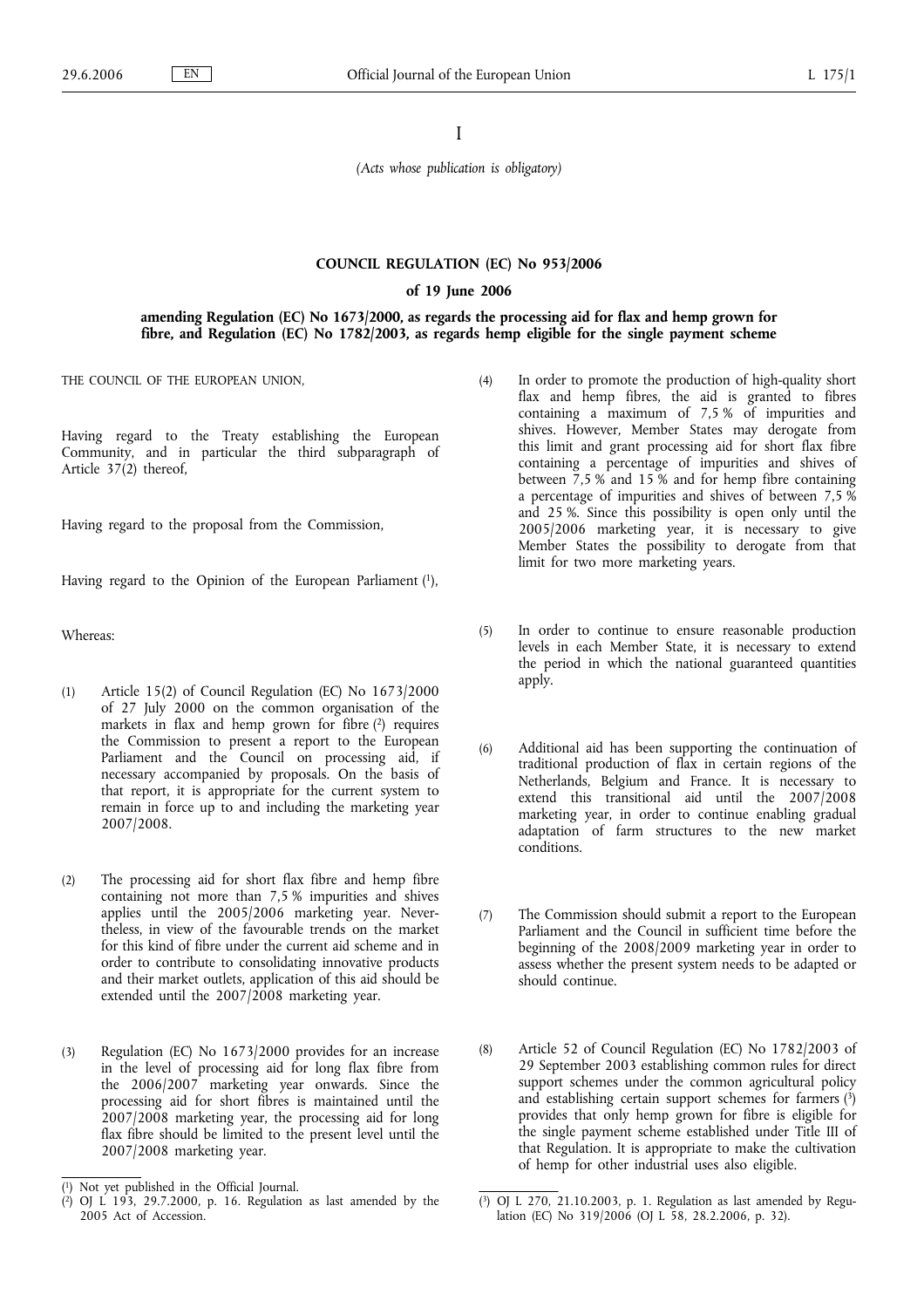- (9) Taking account of the yearly management of direct payments, it is appropriate that the modifications to the eligibility conditions of the single payment scheme apply from 1 January 2007.
- (10) Regulations (EC) No 1673/2000 and (EC) No 1782/2003 should be amended accordingly,

HAS ADOPTED THIS REGULATION:

# *Article 1*

Regulation (EC) No 1673/2000 is hereby amended as follows:

- 1. in Article 2, paragraph 3 shall be replaced by the following:
	- '3. The amount of processing aid per tonne of fibre shall be fixed as follows:
	- (a) for long flax fibre:
		- EUR 100 for the 2001/2002 marketing year,
		- EUR 160 for the 2002/2003 to 2007/2008 marketing years,
		- EUR 200 from the 2008/2009 marketing year onwards,
	- (b) for short flax fibre and hemp fibre containing not more than 7,5 % impurities and shives: EUR 90 for the 2001/2002 to 2007/2008 marketing years.

However, for the 2001/2002 to 2007/2008 marketing years, the Member State may, with reference to traditional outlets, also decide to grant aid:

- for short flax fibre containing a percentage of impurities and shives of between  $7.5\%$  and 15%,
- for hemp fibre containing a percentage of impurities and shives of between 7,5 % and 25 %.

In the cases provided for in the second subparagraph, the Member State shall grant the aid in respect of a quantity which amounts to not more than the quantity produced, on the basis of 7,5 % of impurities and shives.';

2. in Article 3(2), the second subparagraph shall be replaced by the following:

'The national guaranteed quantities for short flax fibre and hemp fibre shall cease to apply from the 2008/2009 marketing year.';

- 3. in the first paragraph of Article 4, '2005/2006' shall be replaced by '2007/2008';
- 4. Article 12 shall be deleted;
- 5. the following paragraph shall be added to Article 15:

'3. The Commission shall submit a report to the European Parliament and the Council, if necessary accompanied by proposals, in sufficient time to allow the implementation of the proposed measures during the 2008/2009 marketing year.

The report shall assess the impact of processing aid on producers, the processing industry and the market for textile fibres. It shall examine the possibility of extending processing aid for short flax fibre and hemp fibre and additional aid beyond the 2007/2008 marketing year, as well as the possibility of integrating this aid scheme in the general framework of support for farmers under the common agricultural policy laid down by Regulation (EC) No 1782/2003.'

## *Article 2*

Article 52 of Regulation (EC) No 1782/2003 shall be replaced by the following:

#### *'Article 52*

#### **Production of hemp**

In case of production of hemp, the varieties used shall have a tetrahydrocannabinol content not exceeding 0,2 %. Member States shall establish a system for verifying the tetrahydrocannabinol content of the crops grown on at least 30 % of the areas on hemp. However, if a Member State introduces a system of prior approval for such cultivation, the minimum shall be 20 %.

2. In accordance with the procedure referred to in Article 144(2), the granting of payments shall be made subject to the use of certified seeds of certain varieties.'